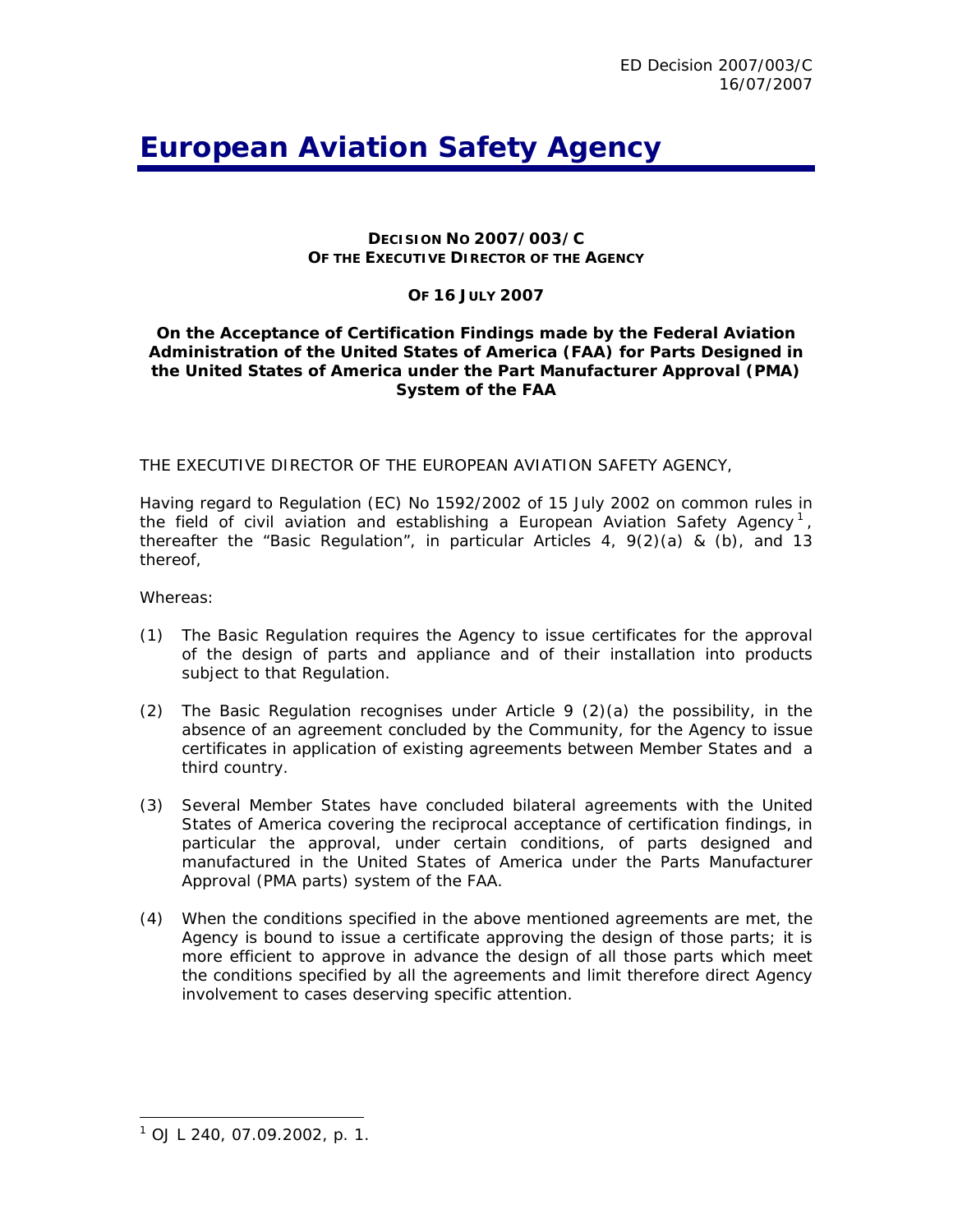HAS DECIDED:

## *Article 1*

## **Approval of the design of certain PMA parts**

An approval is hereby issued by the Agency to an organisation under the regulatory oversight of the FAA for a part designed under their PMA system, provided that:

- (a) The PMA part is not a "critical component".
	- A "critical component" is a part identified as critical by the design approval holder during the validation process, or otherwise by the exporting authority. Typically, such components include parts for which a replacement time, inspection interval, or related procedure is specified in the Airworthiness Limitations section or certification maintenance requirements of the manufacturer's maintenance manual or Instructions for Continued Airworthiness.

 The statement "This PMA part is not a critical component" should be written in Block 13 of the FAA Form 8130-3;

OR

(b) The PMA part conforms to design data obtained under a licensing agreement from the holder of the FAA design approval according to 14 CFR  $\S$  21.303(c)(4) of the Federal Aviation Regulations. The statement "Produced under licensing agreement from the FAA design approval holder" should be written in Block 13 of FAA Form 8130-3;

OR

(c) The PMA holder can show that the part has received an explicit approval by means of a design change or STC from the Agency or, when this approval was granted prior to 28 September 2003, from any of the National Aviation Authorities of the Members States of the European Union. The reference to this authorization should be written in Block 13 of the FAA Form 8130-3.

## *Article 2*

1. This decision shall enter into force on the date of its signature.